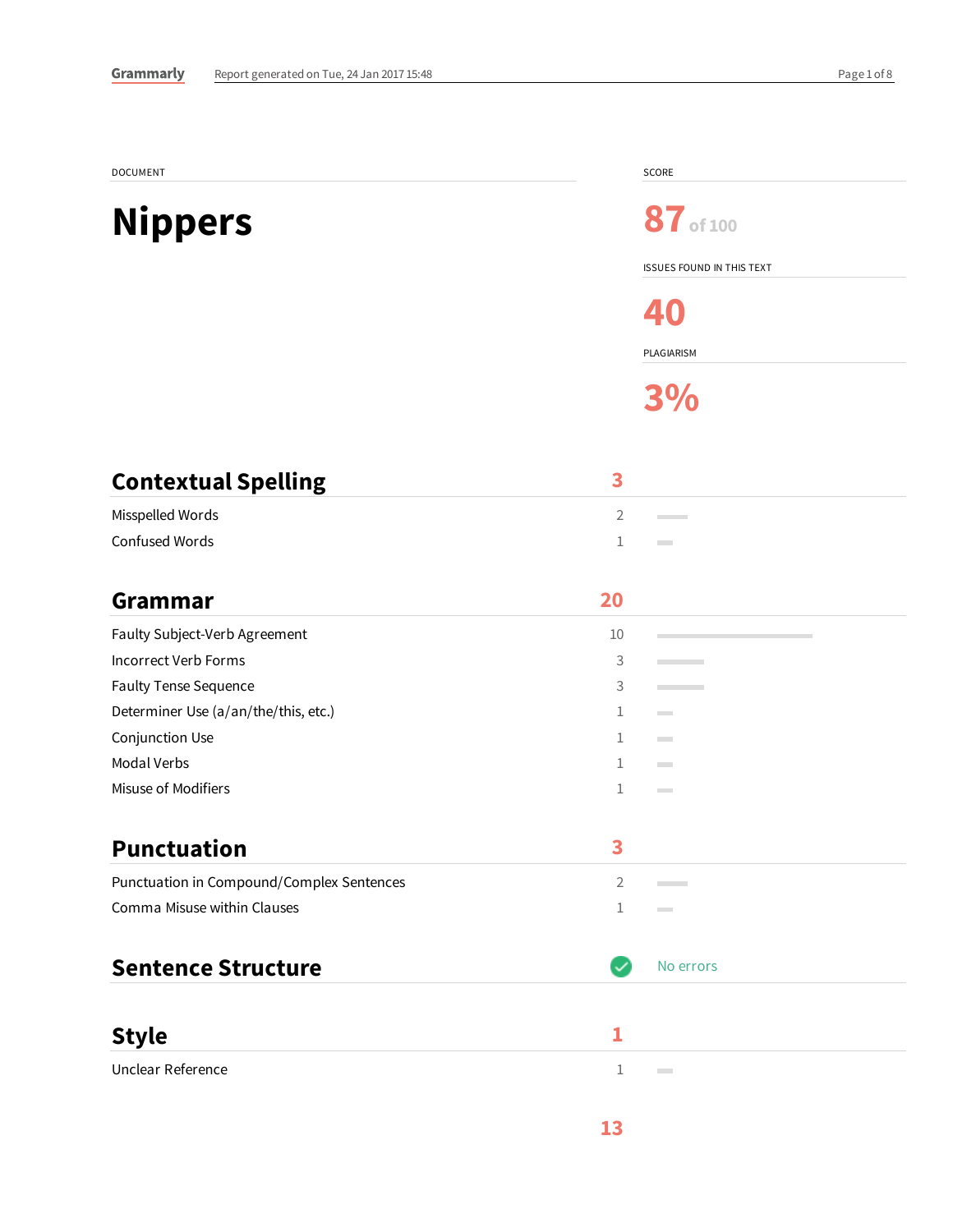## **Wocabulary enhancement**

1 3

**Contract Contract Contract Contract** 

÷.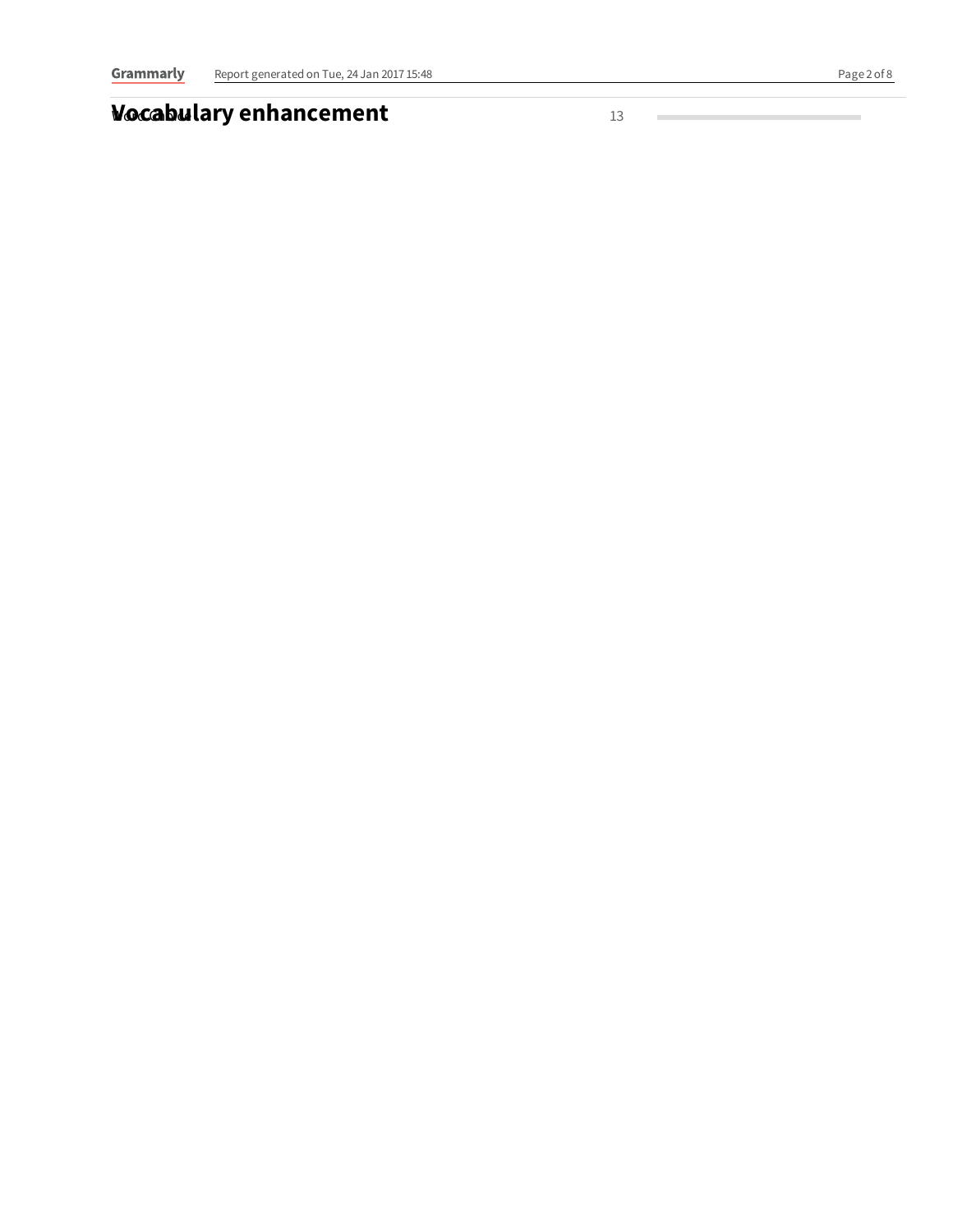## **Nippers**

1

## Nippers by Jack Lyon

The winters are cold, and I got real  $_1$  sick during the last one. Besides, Life ain't easy here on Outpost. You do what you have to do to survive. I'm getting old—seventy-two on my last birthday. Mattie ain't getting any younger either, and she's diabetic to boot. Every time she gets sick, I'm afraid I'll lose her. Our twenty-year-old niece, Helen, nurses us when we're doing poorly, and she does more than half the work around the place. I know Helen would like to leave and make a life of her own, but I ain't seen a boy good enough for her yet. Anyway, we couldn't make it without her.

When I was young, I worked in a  $_2$  technocolony—did electronic  $_3$ assembly. I was good at it, too. Then I heard they was 4 mining rare pretty regular <sub>5</sub>. Anyway, we're too old and sick to try something new. metals on Outpost, so I thought I could make a fortune prospecting, like some of the others had done. Turns out I was wrong, so I took up farming. Not that farming is all that profitable, but at least you get to eat And Mattie wouldn't leave this place even if she could.

even looked like a vegetable. Then the ones that was  $_{\scriptscriptstyle{6}}$  full headed off time they're too quick to catch  $_7$  or even to shoot. We've put up fences, My land is rocky and full of clay—probably some of the poorest ground on the planet. This year we planted turnips and carrots and squash and peas. They grew, more or less. But long about mid-season, the nippers come through like an iron army, big as dogs, chomping and clacking their way over the fields at night. They ate everything that over the mountains to deliver their goods to the natives. The rest stayed out in the brush waiting for more vegetables to grow, and every so often a few still run into the fields and steal some more. Once one got caught on a rock, and I smashed it with a shovel, but most of the but the nippers just bite through or dig under.

The natives make a living pretty much by stealing from everyone else,

## <sup>2</sup> Unoriginal text: 8 words www.texastribune.org/2017/01/10/border-residents-… 3 [**the** electronic or **an** electronic ]  $4$  [was  $\rightarrow$  were]  $\frac{5}{3}$  [regular  $\rightarrow$  regularly]

 $1$  Possibly confused word: real

 $^6$  [ was  $\rightarrow$  were ]

 $<sup>7</sup>$  Repetitive word: *catch*</sup>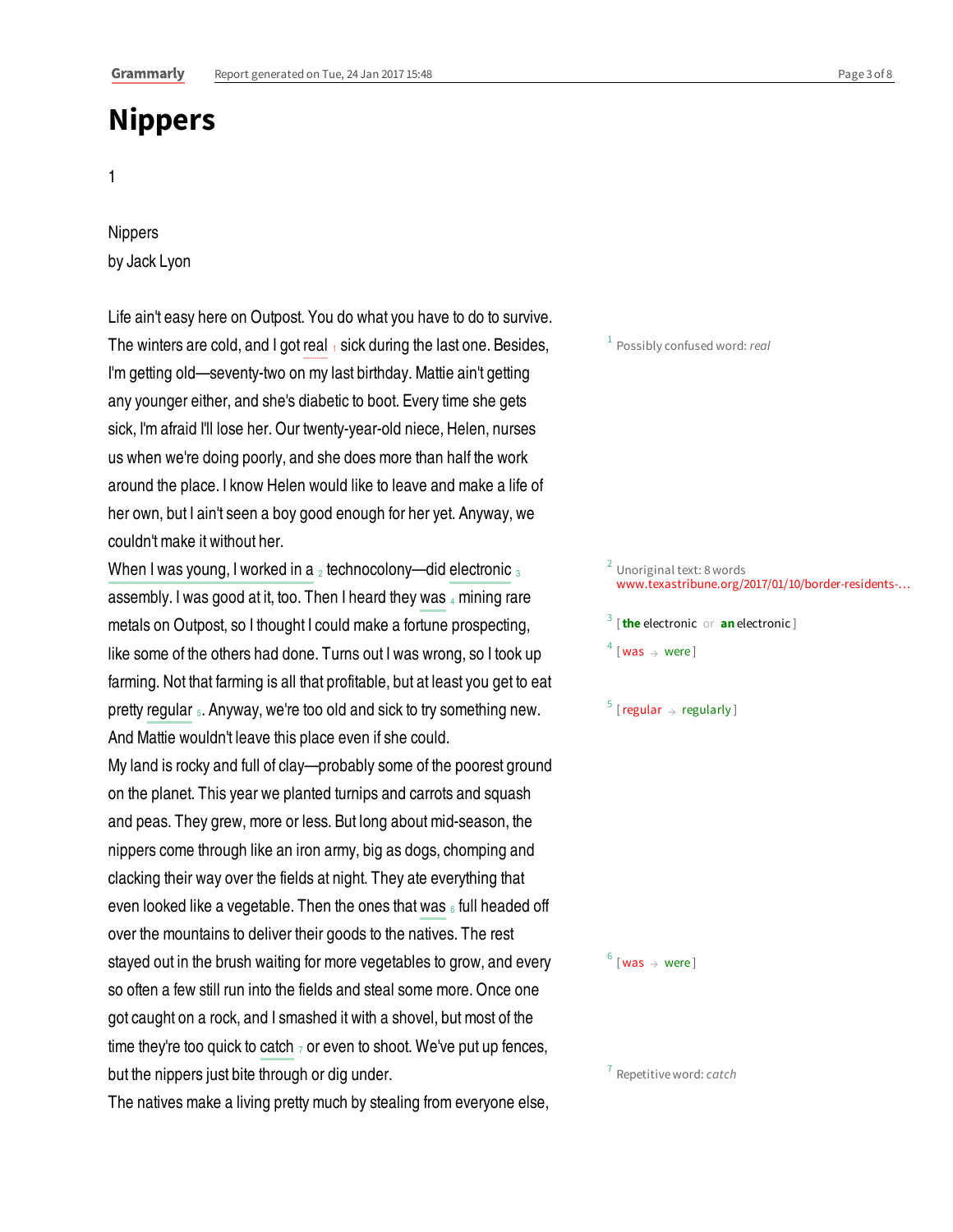and they're good at it, too. They're real clever  $_{\rm s}$  at building machines like the nippers—out of stolen parts, of course. You don't see natives very often. Last year somebody caught one stealing a cow, and I went clear into town to watch while they killed it. They cut it apart, piece by piece. I say the native had it coming. They won't have nothing to do with humans except take what we produce. Send in the nippers! That's their motto. If I could just get rid of them things, life would be at least a little easier.

bold as you please he come  $_{9}$  through the front gate and knocked on several minutes with her googawing 10 about what was a handsome anything to eat, $_{11}$  because we was  $_{12}$  just getting ready to have technocolony <sub>13</sub> folks do. I knew his kind—big talker, good with That's why I was interested when the salesman come along. Just as our big wooden door. Mattie let him in, of course, and they spent young man like him doing clear out on Outpost and would he like breakfast. I come downstairs in my working clothes, and the young feller fell all over himself bowing and scraping the way them women, bad with money, and unreliable. Six months from now he'd be out of work. Mattie introduced him to me—his name was Joe Cooper. And right about then is when Helen come in from the kitchen with a plate of biscuits.

best-looking girl on Outpost. When the young man seen 14 Helen, his mouth dropped open  $_{15}$  and his eyes bugged out like turnips, and he come  $\frac{1}{16}$  to his rescue, or he'd probably still be standing there. "Why don't you have a seat at the  $_{17}$  table?" she said. Being around Helen all the time, I sort of forget how beautiful she is with her long, blond hair and her big brown eyes. No doubt she's the dropped his sample case right on the floor. Lucky for him, Mattie

was watching that young man about as close as he was watching  $_{18}$ her. We don't get many young men <sub>19</sub> out here. Naturally, quite a few have been interested in Helen, but, like 20 I say, none of them have He got ahold of himself and sort of fell into a chair, and the rest of us sat down too. As Mattie passed the biscuits around, I noticed Helen amounted to much. Besides, most of them are a little afraid of her uncle.

"Well, Joe," I said, "why don't you tell us what you're doing way out here."

 $\frac{9}{9}$  [come  $\rightarrow$  came]  $^{10}$  [**googawing**  $\rightarrow$  goog awing ]  $^{11}$  [eat $\checkmark$  ]  $^{12}$  [was  $\rightarrow$  were] 13 [**technocolony** → techno**log**y ]

<sup>8</sup> Overused word: clever

 $^{14}$  [seen  $\rightarrow$  saw] 15 [ open**,** ]

 $^{16}$  [ come  $\rightarrow$  comes ]

<sup>17</sup> Unoriginal text: 9 words www.reddit.com/r/pics/comments/m3p34/why\_don…

 $18$  Repetitive word: watching

 $19$  Repetitive word: *men* 

20 [ but, **like** → but, **as** ]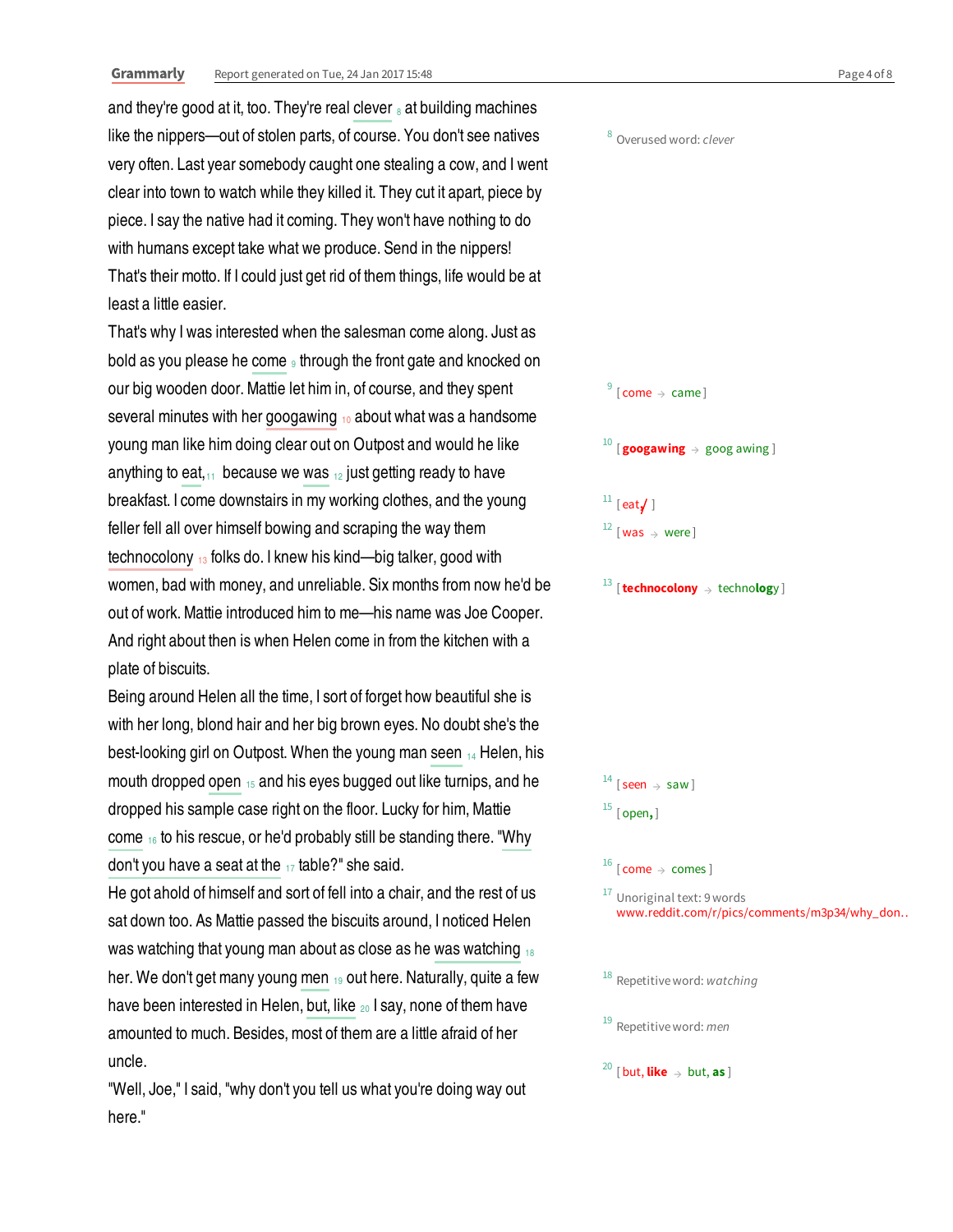"I'd say tell me  $_{21}$  what it is." reprograms any nippers within five miles to eat nothing but rocks. I'd be happy to give you a demonstration.<sub>22</sub> "He smiled at Helen, and she ground, and flipped a switch on the front panel. The  $_{23}$  result was amazing  $_{24}$ . Them  $_{25}$  nippers stopped dead still. Then all of a sudden they was  $_{\mathit{26}}$  running all over that field, just eating rocks like they was  $_{\mathrm{27}}$  the most delicious vegetables in the world. I sides. It was the greatest thing I ever seen  $_{28}$ . "You're a plain 29 man, and so am I. When I leave Outpost, I'd like to was. I'm young, but I know what I want  $_{31\cdot 30}$  " He smoothed back his blond hair. "Mr. Brown," he said, "if I told you I had a way to stop the nippers from eating your vegetables, what would you say?" "Farm Technologies Incorporated has created a device that blushed. "Maybe you'd like to watch too." "Helen's got her own work to do," I said. After breakfast, we went out to the field behind the house. Sure enough, three or four nippers was running up and down the furrows. Joe took a little aluminum box out of his sample case, set it on the thought about how the natives would look when they opened up the nippers and found all them rocks, and I laughed till I had to hold my "Joe," I said, "how much you want for one of them boxes?" "Mr. Brown," he said earnestly, "I've been thinking about that. I'd like to give you that box—no charge at all." "What's the catch?" take Helen with me." He said it just as bold as nippers eat vegetables. "Can't do it," I said. "Mattie and I are too old. Helen practically runs this place. Without her, I don't think we could make it." "I certainly understand, sir. But I've got to tell you I've traveled to most of the colonies selling one thing or another. I've seen lots of beautiful women, but not one who even comes close to Helen." He drew himself up to his full height. "I've been looking for a woman that beautiful ever since I was old enough to know what a beautiful woman "You know what you want, huh?" I said. "How many jobs you held in the past two years?"

"Four," he said, looking down. "But the one I've got now is really going to amount to something."

<sup>21</sup> Repetitive word: tell

<sup>22</sup> Unoriginal text: 9 words lasvegas.craigslist.org/mob/5935363647.html

<sup>23</sup> Unoriginal text: 9 words fiction.wikia.com/wiki/Novelas:VirileMail

<sup>24</sup> Overused word: amazing

<sup>25</sup> Unclear antecedent

 $26$  [was  $\rightarrow$  were]

 $27$  [was  $\rightarrow$  were]

 $^{28}$  [seen  $\rightarrow$  was seen]

<sup>29</sup> Overused word: plain

<sup>30</sup> Unoriginal text: 9 words blog.chartier.land/post/96553574632/14-years-old-im…

 $31$  Repetitive word:  $known$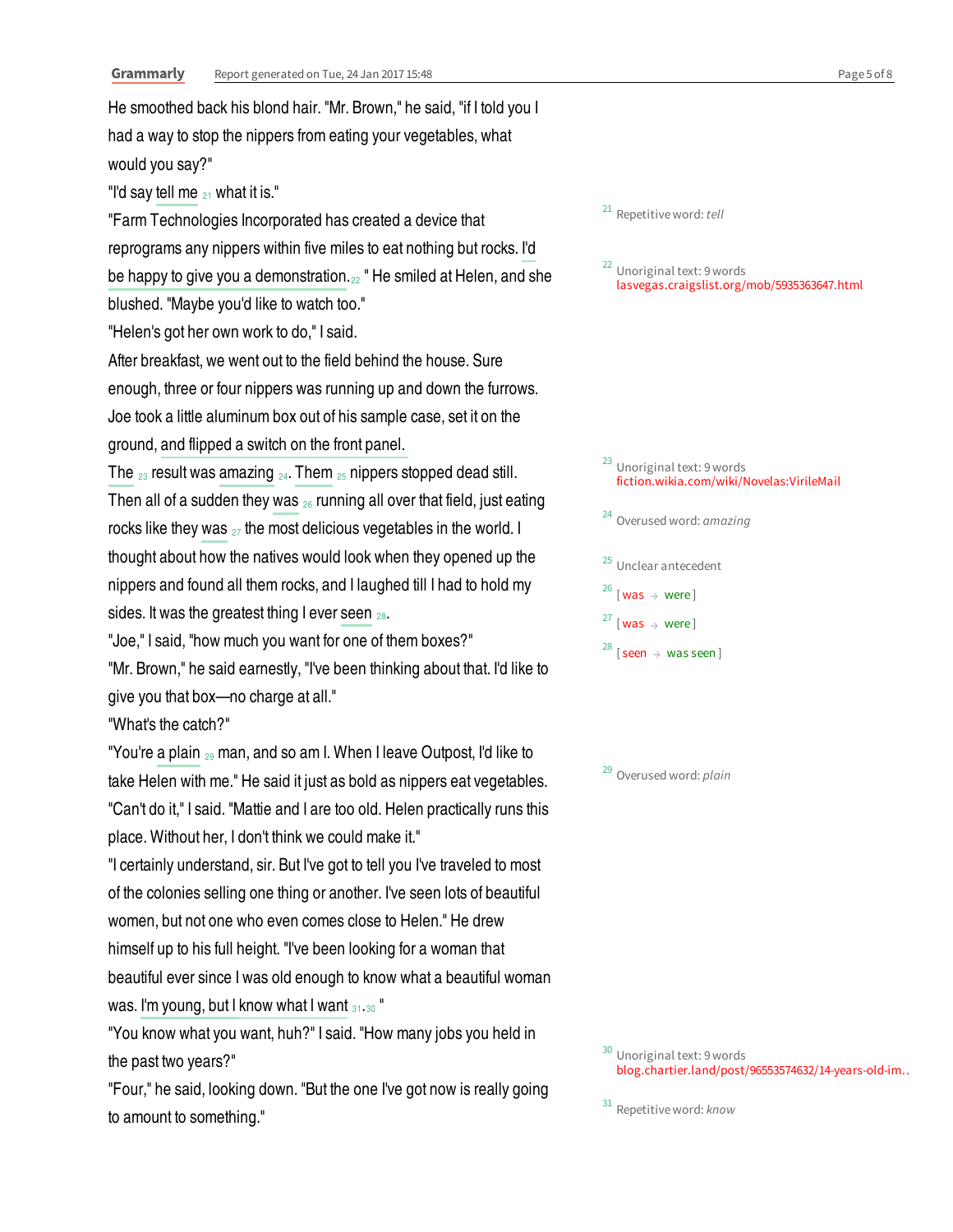I stopped and looked him square in the eye.<sub>32</sub> "Not much, huh? That "Too bad you ain't," I said. I turned and walked away from the field. "Mr. Brown, please wait," he said, running after me. "Just forget what I said, all right? Are you still interested in one of my machines?" "Depends on the price," I said, still walking. "Two hundred silver," he said. "Not much, really." would take every bit of savings I've got." "But wouldn't it be worth it? Look at your field. What would it be worth to you to save the three-fourths of your crop that you're losing now?" I looked out at the nearly empty furrows. There was still some squash plants and a few root crops untouched, but the rest was a disaster. "All right," I said. "I'll take one. Then I want you out of here." We went back to the house, and I paid him. Then he gave me one of the machines from his case, with instructions and warranty. Helen had been out back putting laundry on the clothesline, but I noticed she poked her head around the corner as we finished our business. "Thank you, Mr. Brown," the salesman said. As he walked away, he waved, but he was waving at Helen, not at me. When he was out of sight, I went around the corner, where Helen was still standing. "What do you think you're doing?" I asked. "You thinking about that young man?" "No, Uncle," she said, real quick.

"Good. Then get back to your laundry." I watched until she went out back; then I went out to milk the goats.

there was  $_{33}$  Helen and that salesman talking under the apple tree. I walk, trying to look like he'd just arrived. Just then Helen come  $_{34,35}$  in The next morning after breakfast I looked out the back window, and was just getting ready to holler when he kissed her. Then he jumped over the fence and come around to the front of the house and up the the back door and went upstairs. When he knocked, I opened the door.

"What do you want?" I asked, and I didn't smile, either.

"I just came to see if your new machine was working all right for you," he said.

trying to take Helen, that's just the same as if you come  $_{36}$  in here and tried to take  $_{37}$  my crops, only worse. You take Helen, you might just as "No you didn't," I said. "You come to talk to Helen. But it ain't right. You

Unoriginal text: 9 words www.wattpad.com/105319183-battle-of-new-orleans…

 $33$  [was  $\rightarrow$  were]

 $34$  [come  $\rightarrow$  came]  $^{35}$  [ come  $\rightarrow$  comes ]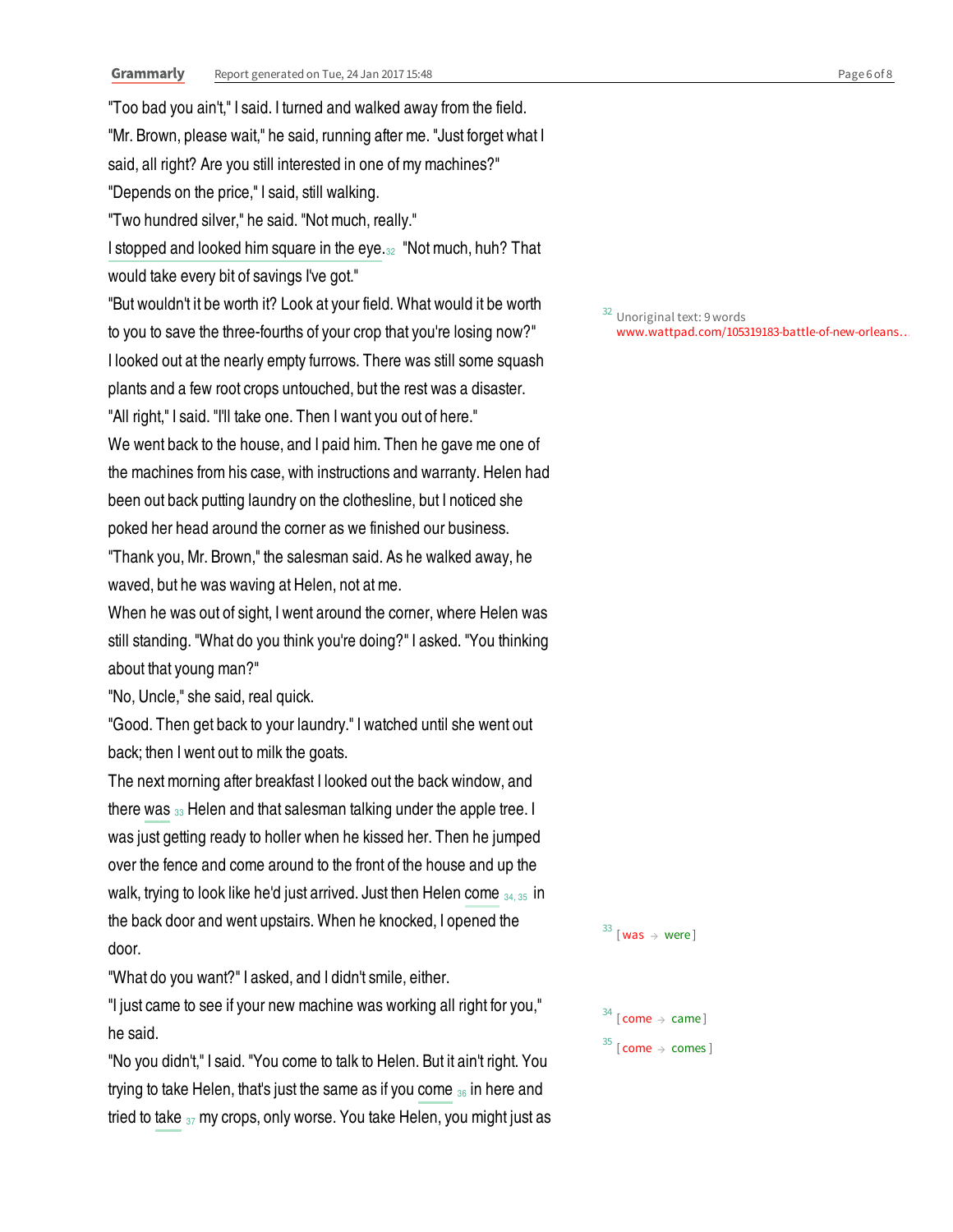well kill us outright, 'cause we can't make it without her. Now you get out of here, and you stay out. I see you here again, you might not get another chance to leave. You get my drift?"

He left, but the way he stalked off down the path, I knew he'd be back. When I turned back into the house, I could hear Helen crying up in her bedroom.

kind of sorry for them. Oh, I knew they wasn't 38 really alive—they was <sup>39</sup> just machines sent in by the natives to pick up some food. But I took my new machine and went out into the field to see if I could turn some more nippers into rock eaters. A few of them had finally found the squash plants way out there in the furrows, and I could see their metal jaws moving through the leaves. It was funny, but I almost felt they seemed alive, smelling out the vegetables. They kept trying to fill their bellies, but they never got to keep what they worked for. Someone was always taking it away from them. But they didn't ever give up.

"You and me, we're a lot alike," I said to the nippers. I didn't even turn on the machine. I just let them eat and eat and eat.

When I got back to the house, I knew what to do. I got a screwdriver out of the toolbox and opened up the machine. I was glad I'd worked in a technocolony—it didn't take long to figure out the circuits. I made a few simple adjustments, and then I was done.

Helen went to bed early that evening, but she didn't really 40 go to bed  $_{41}$ . She was packing. I could hear her opening and closing  $_{43}$ her 42 dresser drawers. Mattie stood up, but she didn't know what was going on. "Aren't you coming to bed, Tom?" she asked.

machine." I pulled out the instructions and started reading,44 and she ladder. His blond hair shone white in the moonlight. I didn't wait no 45 At first  $_{46}$  I wondered if anything would really  $_{47}$  happen. But then I "No," I said. "You go on up. I want to read some more about my new went to bed. Then I pulled my chair over to the front window and just watched the road. The sky was cloudy, but enough light from the moon shone through that I could see the trees pitching in the night wind, and I could see the road real clear. Sure enough, about midnight a man come walking down the road, and he was carrying a longer than that. Real quiet, I opened the door and stepped out onto the porch. Then I switched on the machine and waited.

 $^{36}$  [ come  $\rightarrow$  came ]

 $37$  Repetitive word: take

 $38$  [wasn't  $\rightarrow$  weren't]  $^{39}$  [was  $\rightarrow$  were]

40 Overused word: really

<sup>41</sup> Repetitive word: bed

<sup>42</sup> Unoriginal text: 8 words www.njherald.com/20161030/gladys-the-ghost

 $^{43}$  [ closing  $\rightarrow$  close]

<sup>44</sup> Unoriginal text: 8 words www.8novels.net/fiction/u3455\_37.html